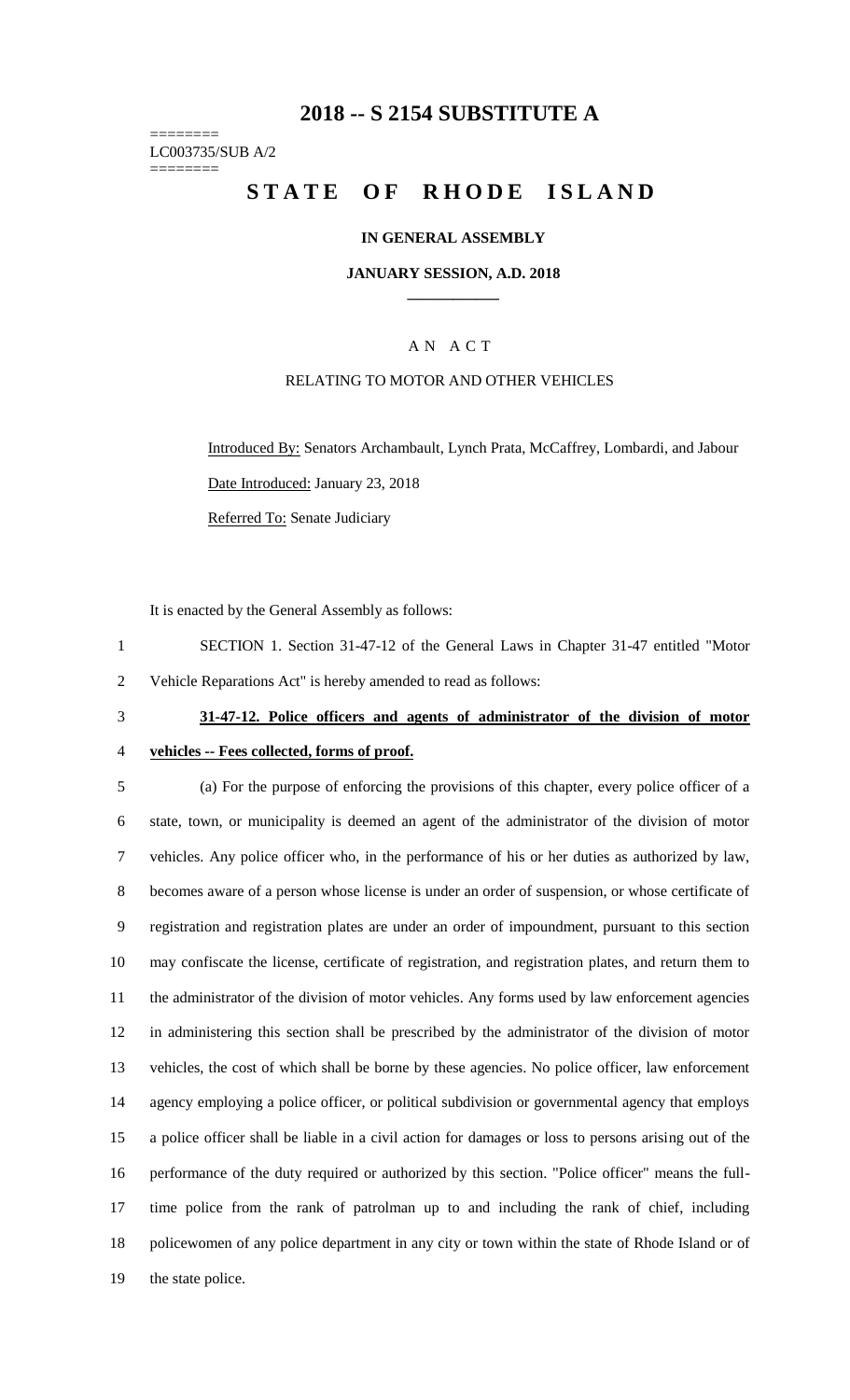(b) All fees, except court costs, collected under this chapter shall be paid into the state treasury and credited to the highway safety fund in a special account hereby created, to be known as the "financial responsibility compliance special account". This special account shall be used exclusively to cover costs incurred by the division of motor vehicles in the administration of this chapter, and by any law enforcement agency employing any police officer who returns any license, certificate of registration, and registration plates to the administrator of the division of motor vehicles pursuant to this chapter.

 (c) The administrator of the division of motor vehicles, court, or traffic tribunal may 9 require proof of financial security. to be demonstrated by use of standard form SR 22. If the use 10 of a standard form is not required, a  $\underline{A}$  person may demonstrate proof of financial responsibility under this section by presenting to the court, traffic tribunal, or administrator of the division of motor vehicles any of the following documents or a copy of these documents:

(1) A certificate of proof of financial responsibility;

(2) A bond or certification of the issuance of a bond;

(3) A certificate of deposit of money or securities; or

(4) A certificate of self insurance.

 (d) At the time of investigation of a motor vehicle offense or accident by a police officer or when a motor vehicle is stopped by a police officer for probable cause, the police officer making the investigation or stopping the motor vehicle shall ask for evidence of proof of financial security as defined in this chapter. Proof of financial responsibility may be provided using a mobile electronic device; provided, however, that the police officer requiring the proof of financial responsibility shall be prohibited from viewing any other content on the mobile electronic device. Any person utilizing an electronic device to provide proof of insurance shall assume any and all liability for any damage sustained to the mobile electronic device. If the evidence is not provided, a citation to appear before the traffic tribunal shall be issued to the operator. However, any citation issued solely for failing to provide evidence of financial responsibility shall be held by the issuing police officer or law enforcement agency for at least one business day before submitting the citation to the traffic tribunal. Any operator who receives a citation for failing to provide valid evidence of financial responsibility shall have the opportunity to provide evidence of financial responsibility that existed at the time of the violation within the one-business-day period, at which time the issuing police officer or law enforcement agency shall withdraw the citation, and the motorist shall not be required to appear before the traffic tribunal. Notwithstanding this provision, police officers who issue a citation for lack of evidence of financial responsibility, in addition to one or more other citations, need not wait the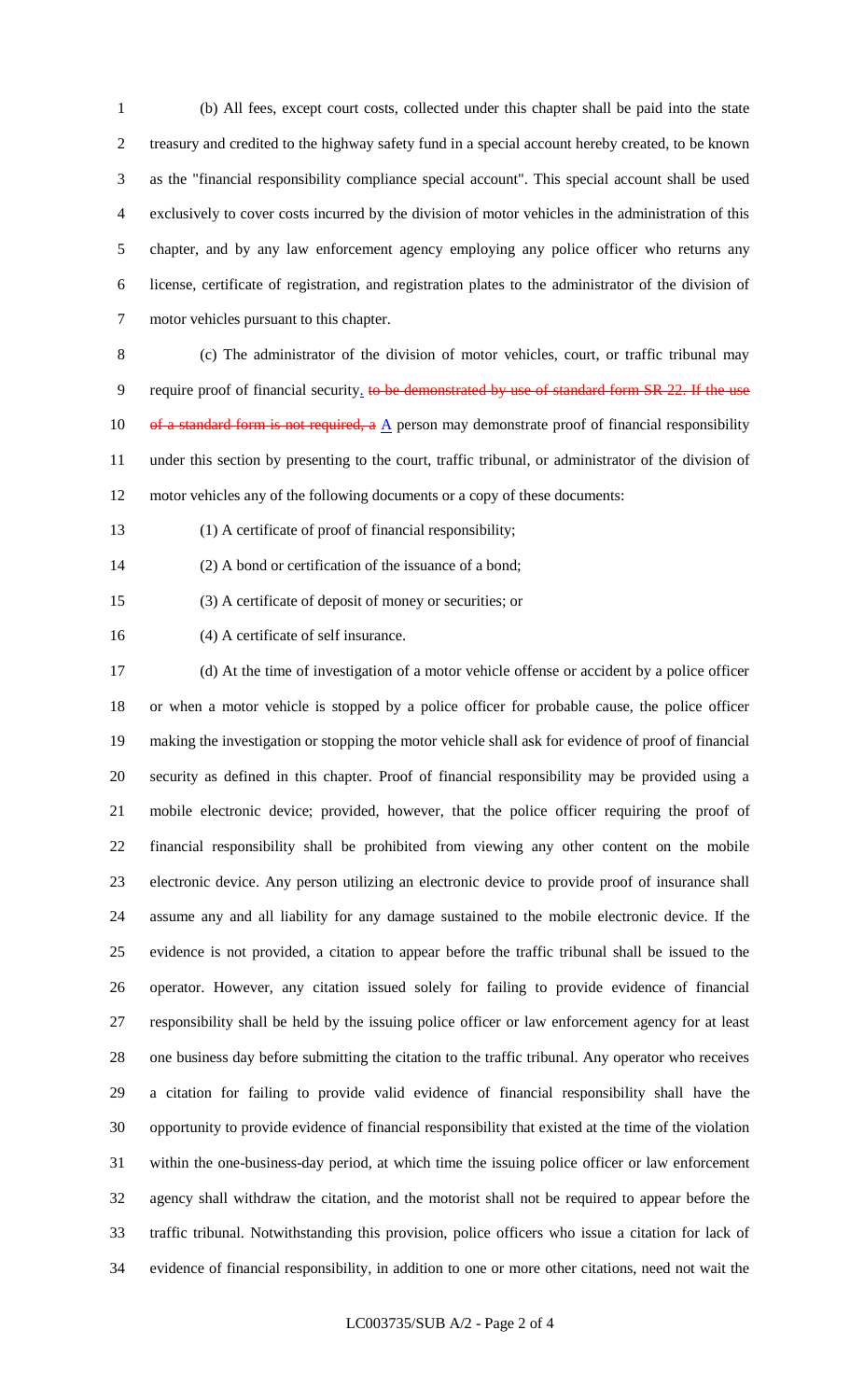one-business-day waiting period before submitting the citation for lack of evidence of financial responsibility to the traffic tribunal. The traffic tribunal may, by rule and regulation, prescribe the procedures for processing the citations. Motor vehicles may not be stopped solely for the purpose of checking for evidence of proof of financial security.

- 5 (e) (1) Upon a first offense, one must provide proof of current insurance and a binder or 6 release letter covering the cost of the accident, as long as the accident does not include bodily 7 injury, death, etc.
- 8 (2) In addition, penalties do not release the motorist from any pending matter before any 9 other appropriate court.
- 10 (f) Any operator of a motor vehicle registered in this state who shall operate a motor

11 vehicle without proof of financial security, as defined in this chapter, being in full force and effect

- 12 on the date of the motor vehicle stop or accident, may be subject to suspension of license and
- 13 fines as follows:
- 14 (1) For a first offense, a suspension of up to thirty (30) days and may be fined one
- 15 hundred dollars (\$100) up to two hundred and fifty dollars (\$250);
- 16 (2) For a second offense, a suspension of up to six (6) months, and may be fined five
- 17 hundred dollars (\$500); and
- 18 (3) For a third and subsequent offense, a suspension of up to one year. Additionally, any
- 19 person violating this section a third or subsequent time shall be punished as a civil violation and
- 20 may be fined one thousand dollars (\$1,000).
- 21 SECTION 2. This act shall take effect January 1, 2019.

======== LC003735/SUB A/2 ========